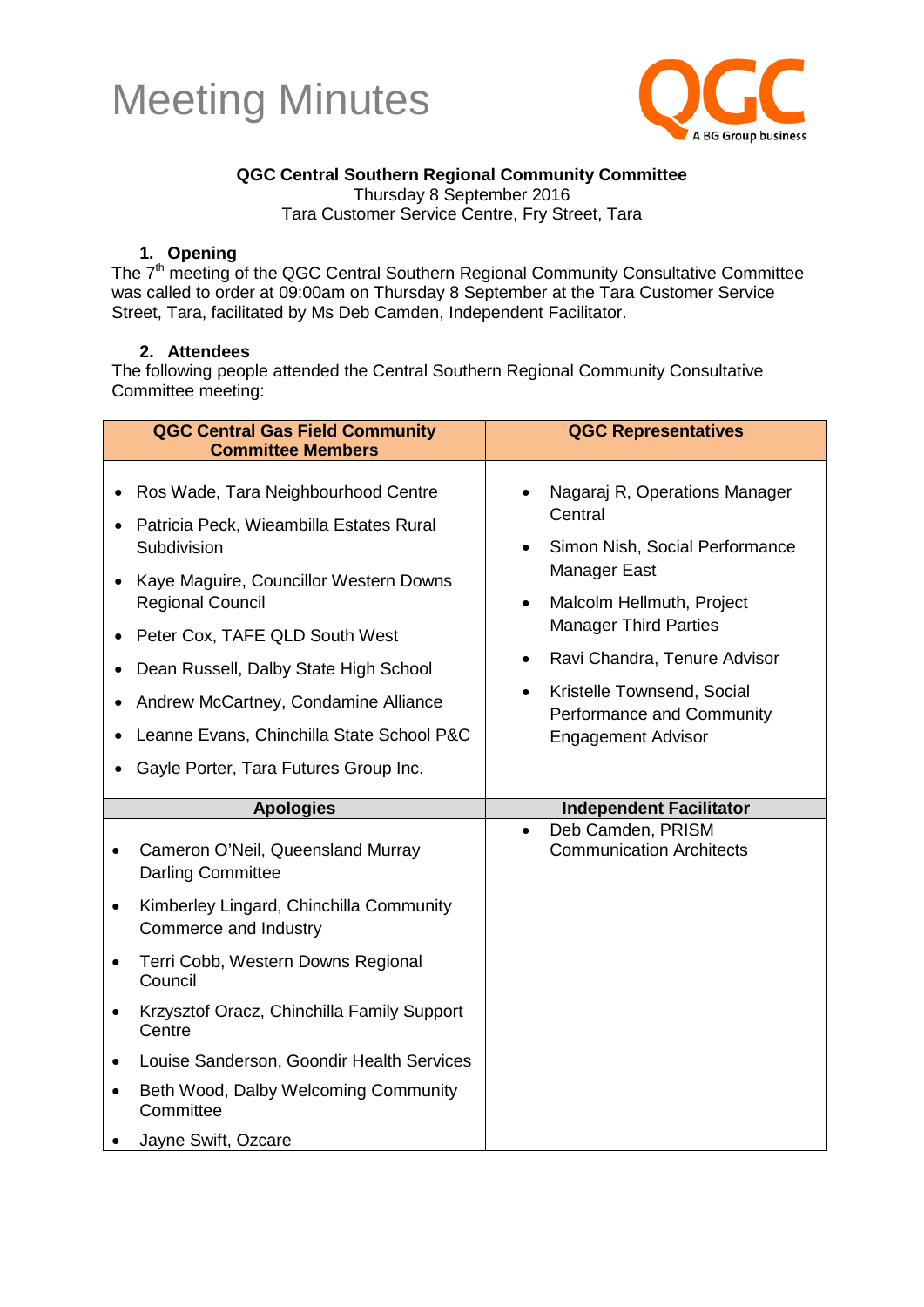

#### **Meeting agenda**

The following items of business were discussed as per the meeting agenda:

| <b>Agenda item</b>                       | <b>Details</b>                                                                                                                                                                                                                                                                                                                                                                                                                                                                                                                                                                                                                                                                                                                                                                            |
|------------------------------------------|-------------------------------------------------------------------------------------------------------------------------------------------------------------------------------------------------------------------------------------------------------------------------------------------------------------------------------------------------------------------------------------------------------------------------------------------------------------------------------------------------------------------------------------------------------------------------------------------------------------------------------------------------------------------------------------------------------------------------------------------------------------------------------------------|
| a. Introductions and<br>meeting overview | Deb Camden introduced herself and led roundtable introductions of<br>Community Committee members and QGC representatives.                                                                                                                                                                                                                                                                                                                                                                                                                                                                                                                                                                                                                                                                 |
|                                          | Deb Camden gave a broad overview of the meeting format.                                                                                                                                                                                                                                                                                                                                                                                                                                                                                                                                                                                                                                                                                                                                   |
|                                          | Simon Nish provided an introduction as the new QGC Social<br>Performance Manager East.                                                                                                                                                                                                                                                                                                                                                                                                                                                                                                                                                                                                                                                                                                    |
| b. Safety moment                         | Deb Camden invited Committee members to share a safety<br>moment.                                                                                                                                                                                                                                                                                                                                                                                                                                                                                                                                                                                                                                                                                                                         |
|                                          | Kristelle Townsend shared a safety moment on driving to<br>conditions.                                                                                                                                                                                                                                                                                                                                                                                                                                                                                                                                                                                                                                                                                                                    |
| c. Adoption of<br>minutes                | Deb Camden asked the Committee to formally consider the<br>Wednesday 9 June 2016 Central Southern Committee minutes and<br>asked for suggested changes.                                                                                                                                                                                                                                                                                                                                                                                                                                                                                                                                                                                                                                   |
|                                          | The Central Southern Community Consultative Committee minutes<br>were adopted.                                                                                                                                                                                                                                                                                                                                                                                                                                                                                                                                                                                                                                                                                                            |
| d. Actions from<br>previous meeting      | Deb Camden reviewed the actions from the previous meeting.                                                                                                                                                                                                                                                                                                                                                                                                                                                                                                                                                                                                                                                                                                                                |
|                                          | Replacement committee representative<br>An environment representative was an identified gap on the<br>committee. Kristelle Townsend contacted Condamine Alliance in<br>the first instance to gauge whether they would like to have a<br>representative on the committee. Andrew McCartney accepted on<br>behalf of Condamine Alliance.<br><b>Flaring notifications</b><br>Kristelle investigated whether QGC could support Firecom with any<br>additional mapping resources. The business is presently<br>developing a new app called "Swifty" and are investigating whether<br>this could be shared with Firecom or the rural fire brigades. Swifty<br>builds upon QGC's current mapping systems and will provide<br>directional advice for accessing QGC infrastructure. Swifty will be |
|                                          | available for use by contractors and staff.                                                                                                                                                                                                                                                                                                                                                                                                                                                                                                                                                                                                                                                                                                                                               |
|                                          | <b>Water Enquiries</b><br>An email was distributed to the committee members following the<br>last meeting with information on the water monitoring program.<br>Further information can be found at the following link to the 2016<br>draft Surat Underground Water Impact Report:<br>https://www.dnrm.qld.gov.au/ogia/surat-underground-water-impact-<br>report                                                                                                                                                                                                                                                                                                                                                                                                                           |
|                                          | Should a landholder have questions relating to their bore or believe<br>their bore may have been impacted, in the first instance they<br>should contact the DNRM CSG Compliance Unit 07 4529 1500,<br>email: csg.enquiries@dnrm.qld.gov.au or visit the following link                                                                                                                                                                                                                                                                                                                                                                                                                                                                                                                    |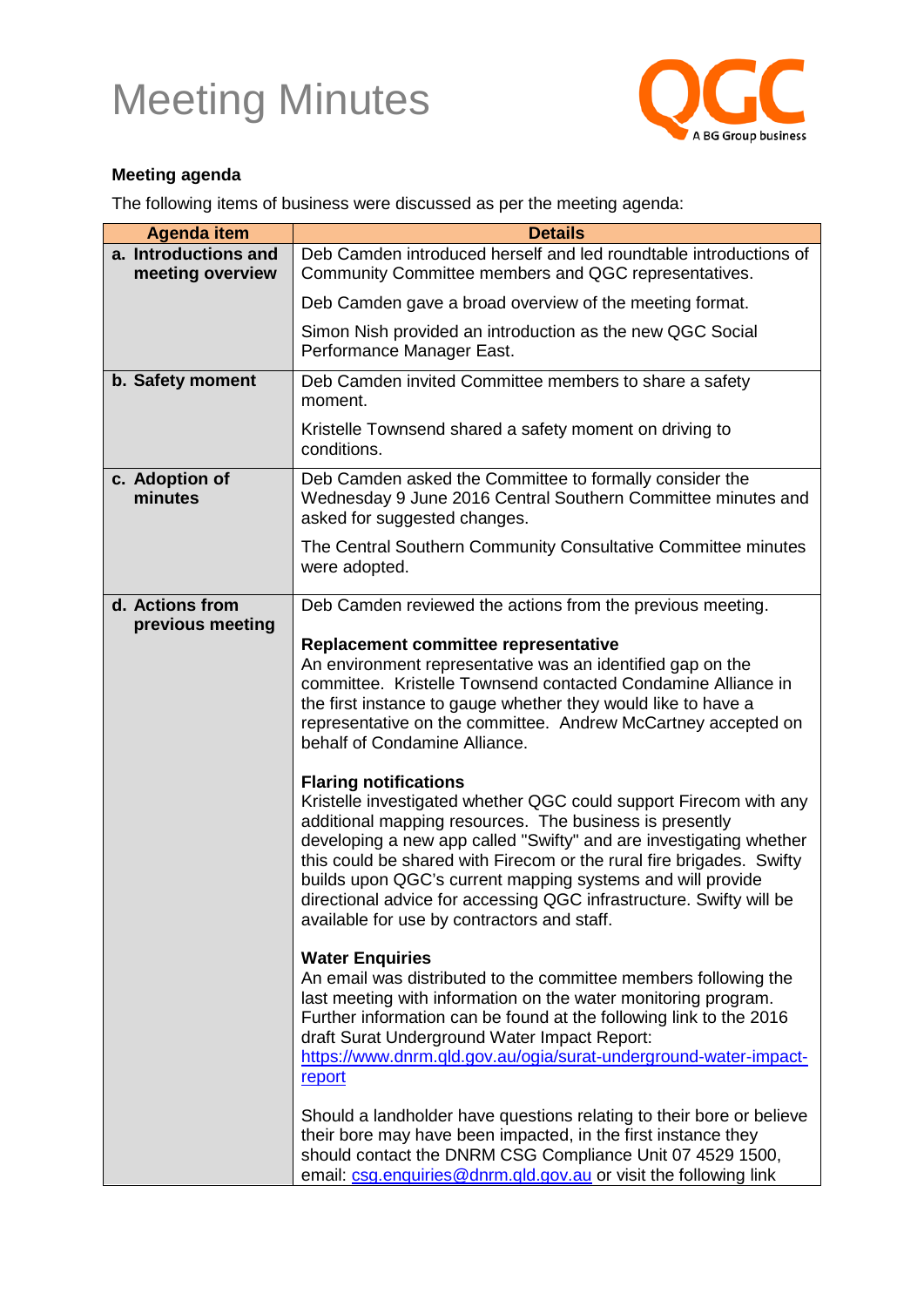

| <b>Agenda item</b> | <b>Details</b>                                                                                         |  |
|--------------------|--------------------------------------------------------------------------------------------------------|--|
|                    | https://www.dnrm.qld.gov.au/our-department/contact-us/coal-seam-                                       |  |
|                    | gas                                                                                                    |  |
|                    | <b>Health-e-Region Data</b>                                                                            |  |
|                    | A committee member requested more information on the source of                                         |  |
|                    | the telehealth service data, particularly the reported average users                                   |  |
|                    | of Western Downs telehealth services. The data was gathered from                                       |  |
|                    | across the Darling Downs Health Service Region and includes                                            |  |
|                    | figures of other telehealth services within the region, not just those                                 |  |
|                    | supported through the QGC funded Centre for online Health<br>program.                                  |  |
|                    |                                                                                                        |  |
|                    | A committee member noted that through the provision of the                                             |  |
|                    | telehealth services provided to Tara, there was an identified need                                     |  |
|                    | for diabetic health services. As a result of this identified need, face-                               |  |
|                    | to-face visiting services are now visiting the area.                                                   |  |
| e. Operations and  | Nagaraj, Operations Manager, provided an update on Operations                                          |  |
| <b>QGC Update</b>  | and a Charlie development update as per the appended slides.                                           |  |
|                    |                                                                                                        |  |
|                    | The work to integrate the Shell and BG businesses here in                                              |  |
|                    | Australia is now well advanced. The new organisation                                                   |  |
|                    | structure is now in place and employees are working in their<br>new roles.                             |  |
|                    | This has seen some changes to a few management<br>٠                                                    |  |
|                    | positions in the upstream but otherwise has meant little                                               |  |
|                    | change to our workforce in the field to date.                                                          |  |
|                    | There have been some changes in function support areas<br>$\bullet$                                    |  |
|                    | as there were synergies identified between Shell's Perth                                               |  |
|                    | and Brisbane offices.<br>The Brisbane office is now a Shell office, while in the areas<br>٠            |  |
|                    | that are part of our joint ventures, there will be a slight                                            |  |
|                    | branding change but the letters QGC will remain even                                                   |  |
|                    | though Shell will be the operator. These changes will be                                               |  |
|                    | rolled out over the coming months.                                                                     |  |
|                    | A map was displayed with an overview of Shell Australia's Portfolio.                                   |  |
|                    | Nagaraj shared the following points.                                                                   |  |
|                    | At present Shell have Australia's largest equity share of                                              |  |
|                    | LNG production.                                                                                        |  |
|                    | Shell are the only player with a significant footprint in<br>٠                                         |  |
|                    | Australia's two leading LNG provinces - Offshore Western                                               |  |
|                    | Australia, and onshore in Queensland.<br>Shell has a long standing history in Australia, starting more |  |
|                    | than 100 years ago.                                                                                    |  |
|                    | This began by importing kerosene to Australia at the<br>$\bullet$                                      |  |
|                    | beginning of the 20 <sup>th</sup> century and since has involved                                       |  |
|                    | exploring, developing, refining and marketing oil and gas                                              |  |
|                    | products.                                                                                              |  |
|                    | Shell businesses in Australia includes: Prelude FLNG                                                   |  |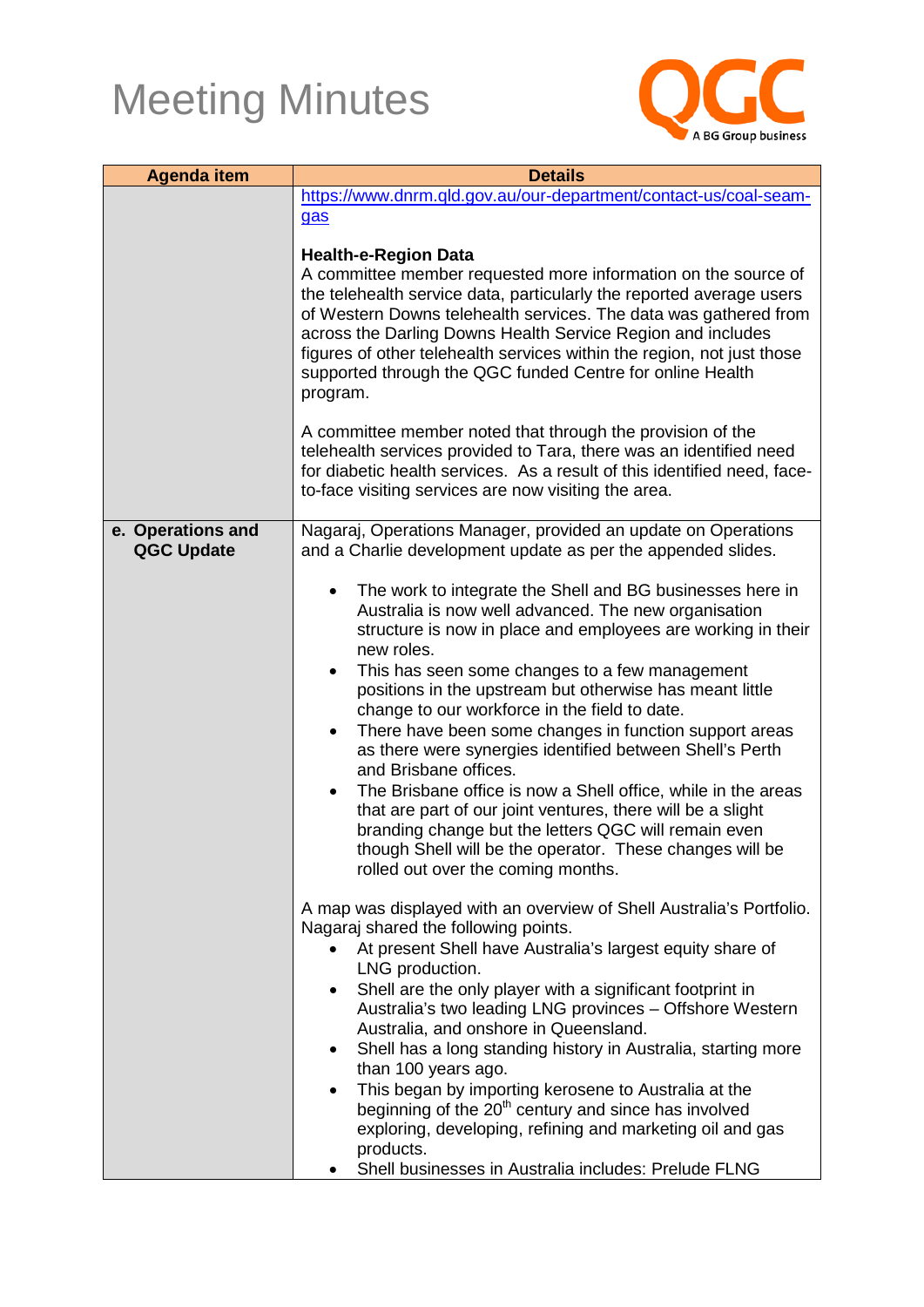

| <b>Agenda item</b> | <b>Details</b>                                                                                                                                                                                                                                                                                                                                                                                                                                                                                                                                                                                                                                                                                                                                                                                                                                                                                                                                                                                                                                                                                                                                                                                                                                                                                                                                                      |
|--------------------|---------------------------------------------------------------------------------------------------------------------------------------------------------------------------------------------------------------------------------------------------------------------------------------------------------------------------------------------------------------------------------------------------------------------------------------------------------------------------------------------------------------------------------------------------------------------------------------------------------------------------------------------------------------------------------------------------------------------------------------------------------------------------------------------------------------------------------------------------------------------------------------------------------------------------------------------------------------------------------------------------------------------------------------------------------------------------------------------------------------------------------------------------------------------------------------------------------------------------------------------------------------------------------------------------------------------------------------------------------------------|
|                    | project, Gorgon and development options in the Browse<br>Basin, outer Exmouth, and in the Timor Sea. In<br>Queensland Shell have QGC and a 50% stake in Arrow<br>Energy.                                                                                                                                                                                                                                                                                                                                                                                                                                                                                                                                                                                                                                                                                                                                                                                                                                                                                                                                                                                                                                                                                                                                                                                            |
|                    | <b>Central and Southern Operations update</b>                                                                                                                                                                                                                                                                                                                                                                                                                                                                                                                                                                                                                                                                                                                                                                                                                                                                                                                                                                                                                                                                                                                                                                                                                                                                                                                       |
|                    | Routine operational maintenance was undertaken across<br>the Central and South regions at the end of July 2016<br>This involved some safety critical inspections - making sure<br>$\bullet$<br>the facilities continue to operate under the required safety<br>requirements and where possible implementing additional<br>controls to ensure that risks are as low as reasonably<br>practical.<br>The Dalby Trade Futures Program continues to operate in<br>$\bullet$<br>the Central and Southern areas. Students from Dalby State<br>High School continued their work experience with the<br>students spending time with an operator onsite.<br>From 2017 QGC will be starting to expand the remotely<br>$\bullet$<br>piloted aerial system (RPAS) into the Central and Southern<br>areas.<br>Airspace approval has been received but is contingent on<br>further development of required infrastructure including<br>airspace separation assurance infrastructure - the<br>technology to ensure the operator will know what other<br>aircraft is in the air when the UAV is in flight. Currently we<br>only have airspace separation assurance infrastructure over<br>the northern field where the program is already being rolled<br>out.<br>The RPAS program has been successful in QGC's northern<br>operational area reducing the risk of driving as much as |
|                    | possible.<br>A committee member noted that from previous presentations on                                                                                                                                                                                                                                                                                                                                                                                                                                                                                                                                                                                                                                                                                                                                                                                                                                                                                                                                                                                                                                                                                                                                                                                                                                                                                           |
|                    | RAPS the committee was assured that the airspace separation<br>technology was already in place.                                                                                                                                                                                                                                                                                                                                                                                                                                                                                                                                                                                                                                                                                                                                                                                                                                                                                                                                                                                                                                                                                                                                                                                                                                                                     |
|                    | Nagaraj responded noting that the technology was in place within<br>the northern area where they are currently operating RPAS<br>however this technology would be extended to cover the central<br>and southern areas.                                                                                                                                                                                                                                                                                                                                                                                                                                                                                                                                                                                                                                                                                                                                                                                                                                                                                                                                                                                                                                                                                                                                              |
|                    | <b>Charlie Development</b><br>An update, with a short video was provided on the Charlie<br>Development as per the appended slide pack. Key points were:<br>Construction works continue on the Charlie project,<br>although some short delays were encountered as a result of<br>inclement weather<br>Overall progress to mid-August is around 37%, with the<br>$\bullet$<br>majority of project scope areas on schedule<br>Deliveries of equipment will continue regularly throughout                                                                                                                                                                                                                                                                                                                                                                                                                                                                                                                                                                                                                                                                                                                                                                                                                                                                               |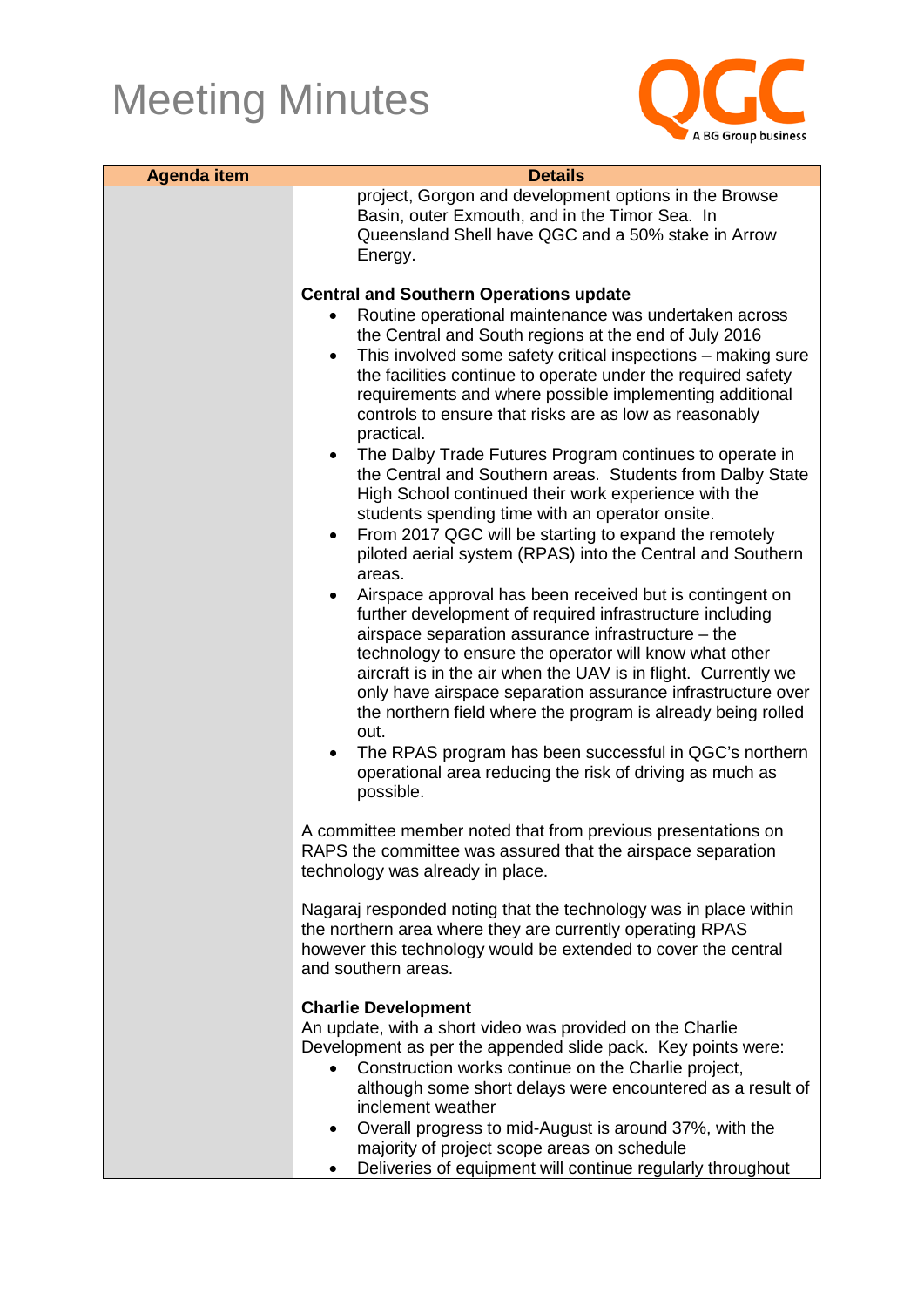

| <b>Agenda item</b>   | <b>Details</b>                                                                                                                               |  |
|----------------------|----------------------------------------------------------------------------------------------------------------------------------------------|--|
|                      | the next two to three months. Where necessary, specialist<br>transportation companies will be engaged and police                             |  |
|                      | escorts deployed to ensure safe delivery                                                                                                     |  |
|                      | The project continues to have an impressive HSSE record.                                                                                     |  |
|                      |                                                                                                                                              |  |
| f. Key Topic Meeting | Kristelle Townsend, Social Performance and Community                                                                                         |  |
|                      | Engagement Advisor, provided a local content update as per the                                                                               |  |
|                      | appended slides. Key points were:                                                                                                            |  |
|                      | Local content is one of the more frequent questions raised                                                                                   |  |
|                      | with QGC                                                                                                                                     |  |
|                      | In terms of our procurement, more than half of the goods<br>$\bullet$                                                                        |  |
|                      | and services we buy are sourced in Queensland                                                                                                |  |
|                      | For the past few years, the regional areas where we                                                                                          |  |
|                      | operate, have attracted 6% of this spend.<br>During the 2016 financial year, this was valued at almost                                       |  |
|                      | \$260 million.                                                                                                                               |  |
|                      | Western Downs specifically accounted for 21% of this<br>$\bullet$                                                                            |  |
|                      | regional investment or around \$54 million.                                                                                                  |  |
|                      | A map outlining the number of suppliers within Western                                                                                       |  |
|                      | Downs communities was shown as per the appended                                                                                              |  |
|                      | slides.<br>This map shows the location of those 86 suppliers in the<br>٠                                                                     |  |
|                      | Western Downs that we've purchased goods and services                                                                                        |  |
|                      | from in the last financial year.                                                                                                             |  |
|                      | These suppliers include 6 who have been successful in<br>$\bullet$                                                                           |  |
|                      | tendering for new contracts this year. These companies are                                                                                   |  |
|                      | providing a range of services from accommodation to                                                                                          |  |
|                      | scaffolding, concrete batchplants, cleaning services and<br>telecommunications.                                                              |  |
|                      | QGC contractors and suppliers are also supporting<br>٠                                                                                       |  |
|                      | community organisations. An outline of recent contractor                                                                                     |  |
|                      | involvement and support of the Western Downs community                                                                                       |  |
|                      | was provided in the slides.                                                                                                                  |  |
|                      | 14 key contractors reported numerous community<br>involvement initiatives during Q2.                                                         |  |
|                      | Through our contractor reporting requirements (exhibit G)                                                                                    |  |
|                      | we now receive much more information on our top 44 tier 1                                                                                    |  |
|                      | contractors' involvement in our operational region.                                                                                          |  |
|                      |                                                                                                                                              |  |
|                      | As per the slides, Kristelle also detailed two supplier programs that<br>QGC is currently trialling to support small-medium local businesses |  |
|                      | in our supply chain emerge stronger from the experience of working                                                                           |  |
|                      | with us:                                                                                                                                     |  |
|                      | <b>Entrepreneurs Program: Funded by the Department of</b>                                                                                    |  |
|                      | Industry, Innovation and Science (AusIndustry), the                                                                                          |  |
|                      | Entrepreneurs Program helps good businesses achieve                                                                                          |  |
|                      | their potential. Over a 12 month period, business owners or<br>managers have the benefit of a dedicated Business Adviser                     |  |
|                      | to develop and guide the execution of a customised                                                                                           |  |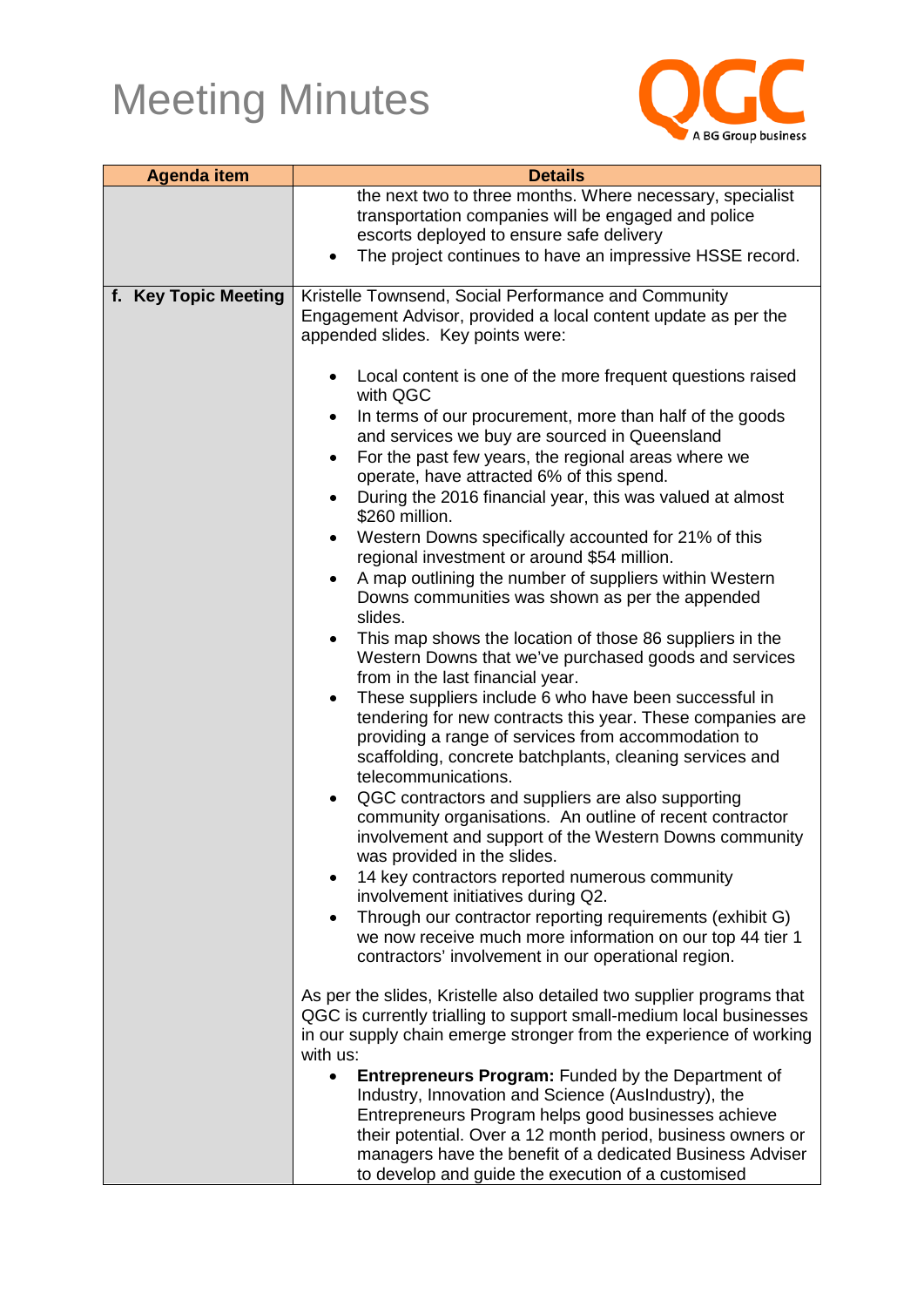

| <b>Agenda item</b> | <b>Details</b>                                                                                                                                                                                                                                                                                                                                                                                                                                                                                                                                                                                                                                                                                                                                                                                                                                                                 |
|--------------------|--------------------------------------------------------------------------------------------------------------------------------------------------------------------------------------------------------------------------------------------------------------------------------------------------------------------------------------------------------------------------------------------------------------------------------------------------------------------------------------------------------------------------------------------------------------------------------------------------------------------------------------------------------------------------------------------------------------------------------------------------------------------------------------------------------------------------------------------------------------------------------|
|                    | improvement plan.<br><b>Accessing Supply Chain Opportunities (ASCO): The</b><br>Queensland Government's ASCO program helps position<br>local businesses for involvement in supply chain activity.<br>This program helps businesses looking to access the major<br>project procurement market to better understand the buyer<br>environment: the fundamentals of developing a capability<br>statement, developing and implementing management<br>systems, tendering and contract management. These<br>services are offered through tailored, face-to-face<br>workshops.<br>These initiatives are part of our effort to secure and sustain<br>local content in our supply chain. They support and help<br>prepare businesses for their next opportunities, whether<br>with QGC or other companies.<br>An update on workforce numbers was provided as per the<br>appended slides. |
|                    | Committee members commented that community organisations<br>have tried to support live local programs in the past and it may be<br>time for the community to refocus on initiatives such as community<br>welcoming groups, to support industry live local initiatives.                                                                                                                                                                                                                                                                                                                                                                                                                                                                                                                                                                                                         |
|                    | A committee member noted that it is also difficult to attract teachers<br>to the area long term also. Often they will come to the area to<br>undertake their rural service and then move on again. Family ties<br>are an important connector for people to an area.                                                                                                                                                                                                                                                                                                                                                                                                                                                                                                                                                                                                            |
|                    | It was noted that some key community assets that are good in the<br>area include schooling options for younger children and good<br>hospital facilities however secondary schooling was one of the<br>areas of need.                                                                                                                                                                                                                                                                                                                                                                                                                                                                                                                                                                                                                                                           |
|                    | Several committee members noted that some schools within the<br>region were presently working on ways to better cope with student<br>behavioural issues. Schools in the area have a higher percentage<br>of first year teachers as they come out to complete their rural<br>service and with new residents moving to the area there has been<br>a decline in student behaviours.                                                                                                                                                                                                                                                                                                                                                                                                                                                                                               |
|                    | Committee members noted that communities were trying to<br>mitigate against issues caused from excess housing supply.                                                                                                                                                                                                                                                                                                                                                                                                                                                                                                                                                                                                                                                                                                                                                          |
|                    | A committee member noted that there is a 'Beginning Teacher Hub'<br>being started up in the Surat Basin which will be focused on<br>training up highly skilled new teachers for positions in schools in<br>regional areas.                                                                                                                                                                                                                                                                                                                                                                                                                                                                                                                                                                                                                                                     |
|                    | Additionally, some schools are trying to have specialised class<br>rooms with more one-on-one attention, dedicated to students with<br>high needs and integrate these with mainstream class rooms in                                                                                                                                                                                                                                                                                                                                                                                                                                                                                                                                                                                                                                                                           |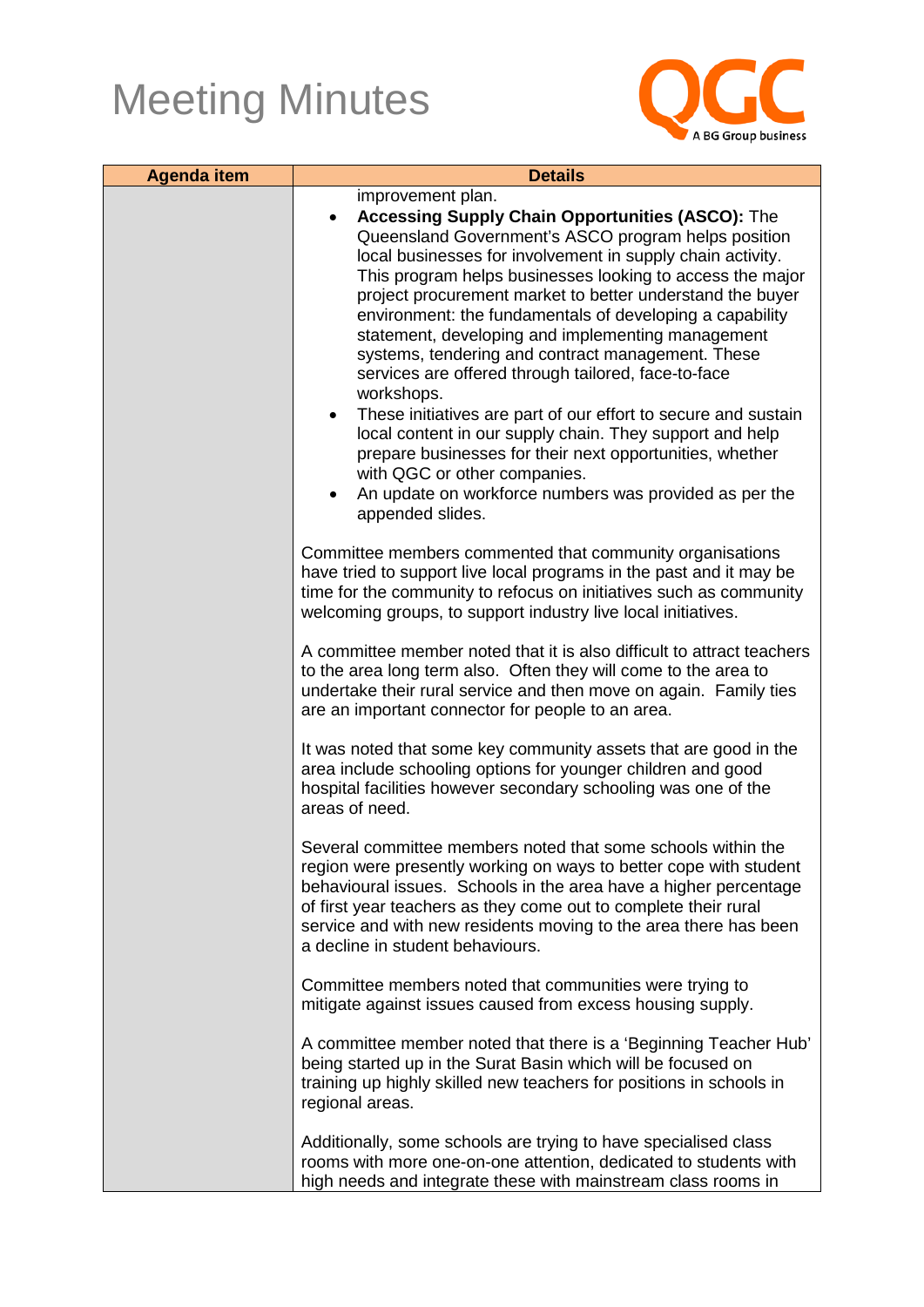

| <b>Agenda item</b>     | <b>Details</b>                                                                                                                                                                                                                                                                                                                                  |
|------------------------|-------------------------------------------------------------------------------------------------------------------------------------------------------------------------------------------------------------------------------------------------------------------------------------------------------------------------------------------------|
|                        | order to address the issues.                                                                                                                                                                                                                                                                                                                    |
|                        | The committee highlighted the importance of industry providing<br>career pathways to support the development of a local workforce to<br>improve local content in future years.                                                                                                                                                                  |
|                        | Malcolm Hellmuth, Project Manager Third Parties, provided an<br>update on QGC's contributions to road upgrades in the Central and<br>Southern operational areas as per the appended slides. Key points<br>were:                                                                                                                                 |
|                        | During the construction phase traffic volumes increased<br>substantially in some areas but this is now decreasing.<br>Overtime QGC has contributed to the sealing and upgrade<br>$\bullet$<br>of roads which were required to support QGC's activities but<br>these contributions have also helped to upgrade these for<br>the whole community. |
|                        | The royalty for regions program has also contributed to road<br>$\bullet$<br>upgrade projects in the region.<br>An update on roadworks completed and upcoming works<br>$\bullet$<br>supported by QGC was provided in line with the information<br>provided within the presentation.                                                             |
|                        | Overall, QGC has funded or contributed to the sealing or<br>$\bullet$<br>widening of more than 210km of roads in the Western<br>Downs and provided \$27m to State Government for road<br>upgrades and maintenance.<br>Western Downs Regional Council (WDRC) were still<br>$\bullet$                                                             |
|                        | responsible for maintenance and safety however QGC and<br>Council work very collaboratively together, regularly<br>meeting with Council around works and if there is an issue<br>on a road which QGC regularly utilises they will work<br>together to fix it.                                                                                   |
|                        | WDRC has an app 'snap send solve' whereby residents can<br>report issues to council.                                                                                                                                                                                                                                                            |
|                        | A committee member asked how the data was gathered.                                                                                                                                                                                                                                                                                             |
|                        | Malcolm responded that QGC's GIS team map traffic data from our<br>forward program of works and then calibrate this against QGC's In<br>Vehicle Monitoring System (IVMS) data.                                                                                                                                                                  |
| g. Community           | <b>Community benefits update</b>                                                                                                                                                                                                                                                                                                                |
| <b>Benefits Update</b> | Kristelle Townsend, Lead Social Performance Adviser, provided an<br>update on community benefits as per the slides:                                                                                                                                                                                                                             |
|                        | QGC Communities Fund invested \$576,000 with 21                                                                                                                                                                                                                                                                                                 |
|                        | community organisations in the Western Downs region<br>since opened in 2015. Successful round three projects were<br>shared on the slides.                                                                                                                                                                                                      |
|                        | Food leaders Australia: After an EOI process, we now<br>have a cohort of 8 producers in the project, who will receive                                                                                                                                                                                                                           |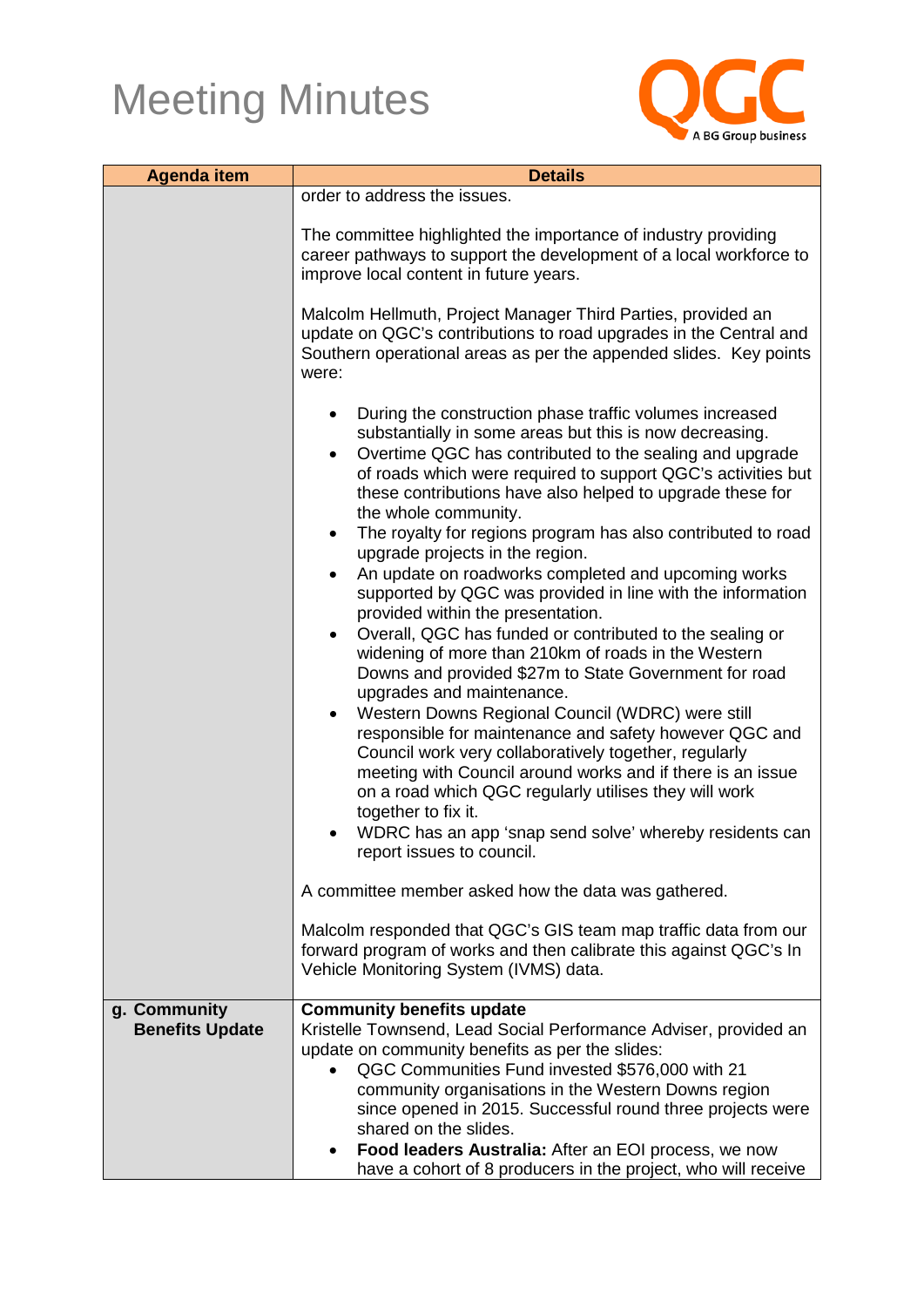

| <b>Agenda item</b> | <b>Details</b>                                                                                                                                                                                                                                                                                                                                                                                                                                                                                                                                                                                                                                                                                                                                                                                                                                                                                                                                                                                                                                                                                                                                                                                                                                                                                                                                         |
|--------------------|--------------------------------------------------------------------------------------------------------------------------------------------------------------------------------------------------------------------------------------------------------------------------------------------------------------------------------------------------------------------------------------------------------------------------------------------------------------------------------------------------------------------------------------------------------------------------------------------------------------------------------------------------------------------------------------------------------------------------------------------------------------------------------------------------------------------------------------------------------------------------------------------------------------------------------------------------------------------------------------------------------------------------------------------------------------------------------------------------------------------------------------------------------------------------------------------------------------------------------------------------------------------------------------------------------------------------------------------------------|
|                    | intensive support in their export readiness journey. A range<br>of businesses entirely new to export and some with<br>experience. Food Leaders Australia will undertake market<br>research on China relevant to these producers and assist<br>them to build their systems and other areas of the business<br>to help them become export capable.<br>Health-e-Regions program: Health-e-regions is part of a<br>$\bullet$<br>number of services helping to grow telehealth services in<br>the region. All agreements with schools are signed and<br>speech pathology services have commenced. This program<br>continues to provide support for people in need of care in<br>the Western Downs region. This year an average of 371<br>telehealth consultations per month were delivered through<br>the hospital system; a total of 159 consultations delivered<br>through GP clinics; and an average of 9 sessions weekly for<br>children in Q2.<br><b>CCIQ 'Strengthening Local Chambers Program: All</b><br>chambers have new websites up and running and back end<br>support from CCIQ. Next round of workshops is October<br>(10th Wandoan; 11th Tara; 12th Miles; 13th Chinchilla; 14th<br>Jandowae). CCIQ is working with each of the chambers to<br>see if they wish to establish boards of advice, tapping into<br>existing skills in each town. |
|                    | Engagement and support activities undertaken for the quarter were<br>noted including:<br>Participation in Wandoan, Miles and Chinchilla NAIDOC<br>$\bullet$<br>activities<br>Chinchilla State School Trail bike ride<br>$\bullet$<br>Wandoan State School RPAS visit Woleebee Creek<br>$\bullet$<br>Iman Determination Day, Taroom - Congratulations on the<br>$\bullet$<br>Native Title decision.<br><b>Wandoan Polocrosse</b><br>Western Downs Regional Council brief and site tour<br>$\bullet$<br>2 x Try Trades Tours<br>Ongoing support of the Dalby State High School Trade<br>futures Program                                                                                                                                                                                                                                                                                                                                                                                                                                                                                                                                                                                                                                                                                                                                                  |
|                    | Kristelle advised that QGCs Sponsorships and Donations program<br>was closing for the year on the 30th September and would reopen<br>in January 2017. She also advised the QGC Communities Fund<br>was open for applications until the 30th September.                                                                                                                                                                                                                                                                                                                                                                                                                                                                                                                                                                                                                                                                                                                                                                                                                                                                                                                                                                                                                                                                                                 |
|                    | The committee provided feedback on the QGC Communities Fund<br>and some suggestions for how it could be changed for future funds.<br>Feedback included allowing an option for part funding of projects<br>and reduce the threshold for how much can be applied for at once<br>i.e. the maximum amount to be applied for within an application<br>should be \$20 - 25,000.                                                                                                                                                                                                                                                                                                                                                                                                                                                                                                                                                                                                                                                                                                                                                                                                                                                                                                                                                                              |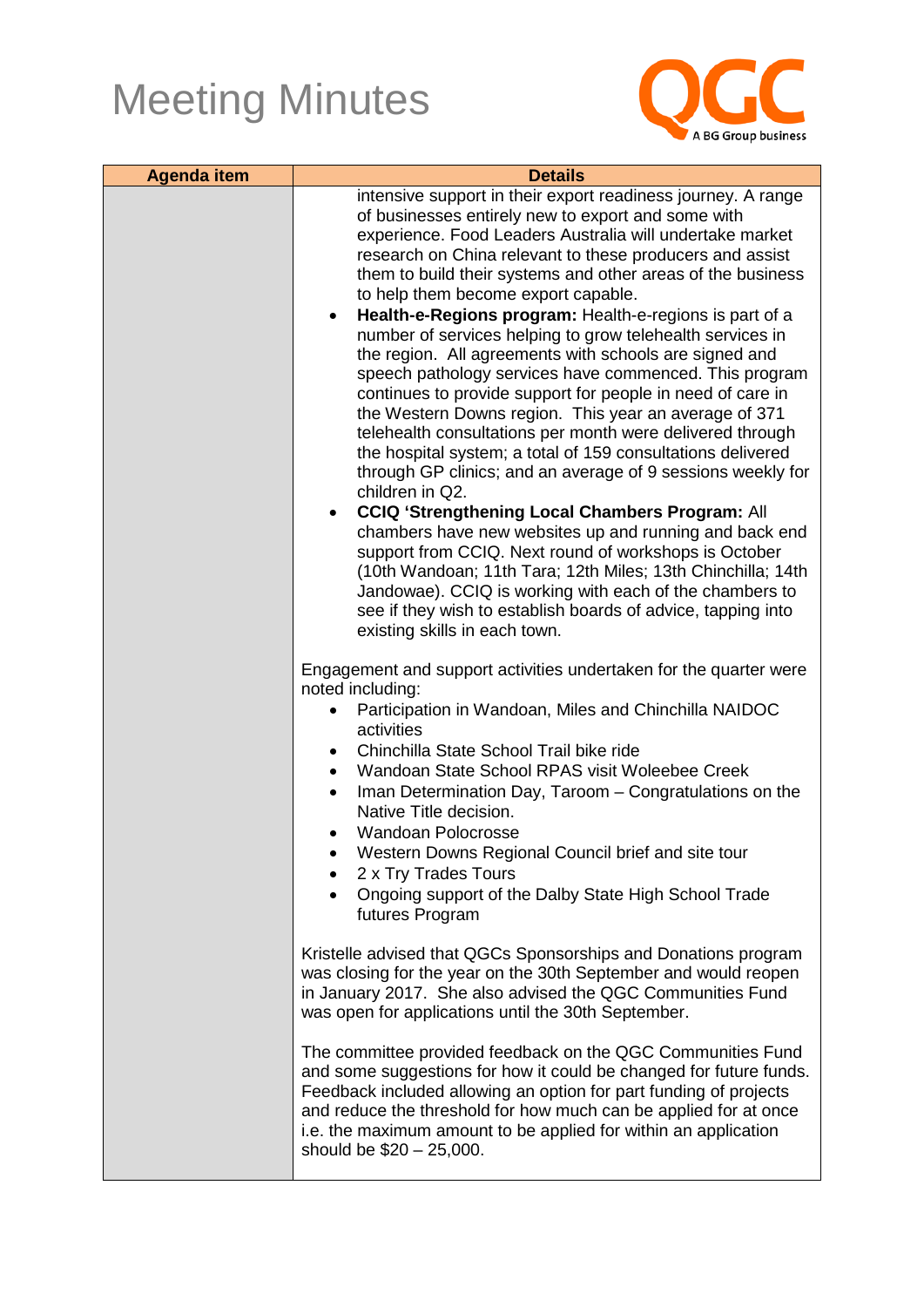

| <b>Agenda item</b>          | <b>Details</b>                                                                                                                                                                                                                                                                                                                                                                                                            |
|-----------------------------|---------------------------------------------------------------------------------------------------------------------------------------------------------------------------------------------------------------------------------------------------------------------------------------------------------------------------------------------------------------------------------------------------------------------------|
|                             | Action: Kristelle Townsend to provide this feedback to QGC's                                                                                                                                                                                                                                                                                                                                                              |
|                             | Social Investment team.                                                                                                                                                                                                                                                                                                                                                                                                   |
| h. Community                | Deb Camden opened the floor for any further feedback, questions                                                                                                                                                                                                                                                                                                                                                           |
| feedback                    | or comments by the community.                                                                                                                                                                                                                                                                                                                                                                                             |
|                             | A committee member noted that she had recently passed a QGC<br>vehicle with only one headlight operational and requested we<br>remind staff to maintain their vehicles.                                                                                                                                                                                                                                                   |
|                             | Kristelle Townsend reminded the committee that the QGC<br>Information line (1800 030 443) continued to be available should<br>they ever need to report an issue. While it's not always possible, a<br>vehicle or registration number is helpful in identification of staff or<br>alternatively as QGC vehicles have IVMS, sometimes a time and<br>approximate location can also be enough to help identify a driver.      |
|                             | A committee member commented that the interest in drones or<br>RPAS has increased substantially and that many schools are now<br>incorporating this technology into their educational curriculum. The<br>committee member highlighted that this is a positive opportunity for<br>industry engagement with schools in the region.                                                                                          |
|                             | As a new manager within the business Simon Nish requested<br>feedback from committee members on the community consultative<br>committee.                                                                                                                                                                                                                                                                                  |
|                             | The committee noted that:<br>At present the meetings have the right balance between<br>giving information and allowing time to receive feedback.<br>The frequency of quarterly meetings is good.<br>$\bullet$<br>It may be time to revisit Dalby as a meeting location due to<br>$\bullet$<br>this being the closest centre for some attendees.<br>Overall committee members felt that the meetings were<br>constructive. |
| i. Items for next<br>agenda | Deb Camden invited the committee to propose agenda items for<br>the next meeting and the end of year meeting was discussed.                                                                                                                                                                                                                                                                                               |
|                             | The committee was asked if they would like to hold a combined<br>committee meeting again which would also incorporate a tour,<br>similar to last year.                                                                                                                                                                                                                                                                    |
|                             | Committee members noted that they would like to participate in a<br>tour of a facility again for the end of year meeting.                                                                                                                                                                                                                                                                                                 |

#### **3. General Business**

No general business items were raised.

#### **4. Meeting Close**